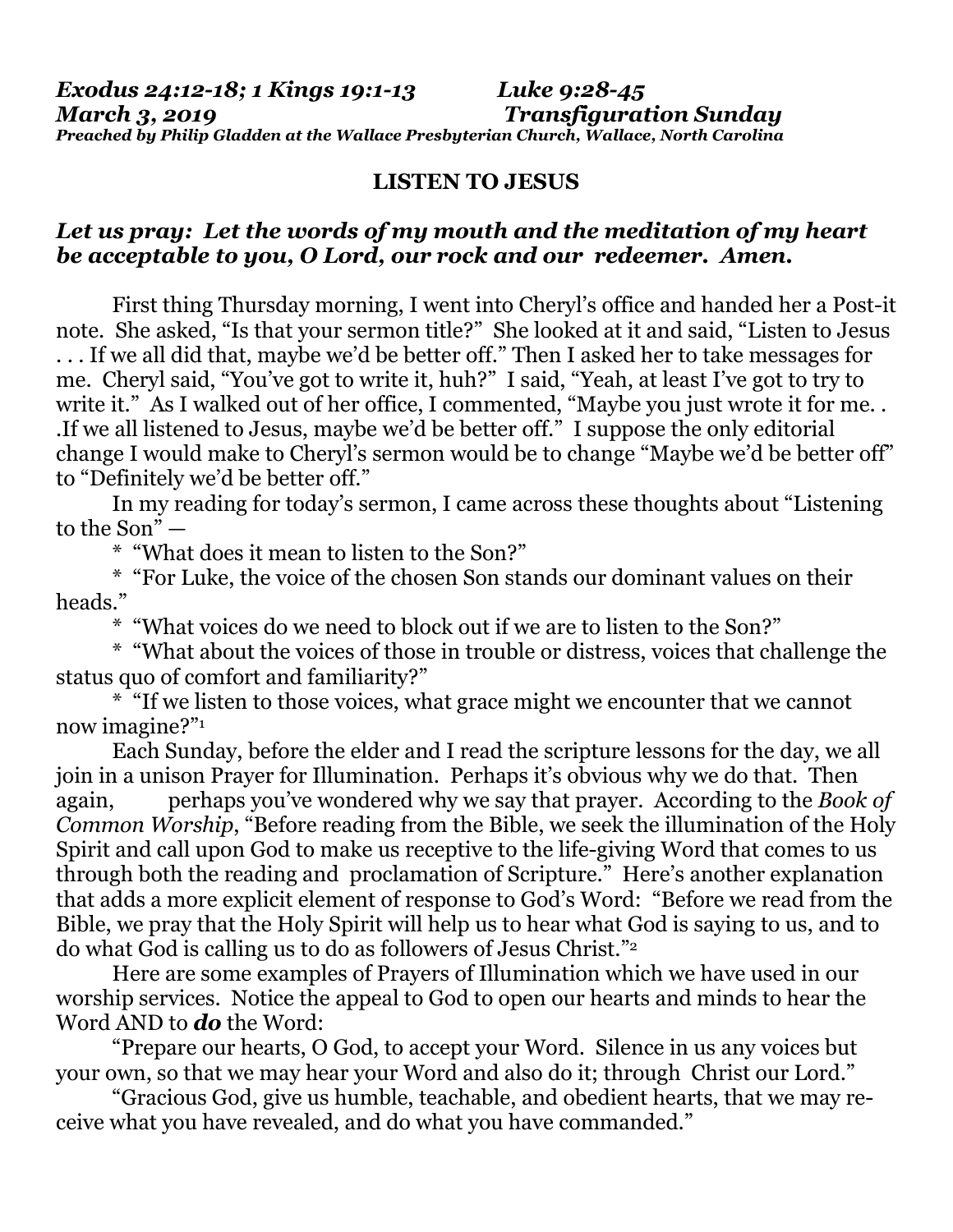"Living God, help us so to hear your holy Word that we may truly understand; that, understanding, we may believe, and, believing, we may follow in all faithfulness and obedience, seeking your honor and glory in all that we do; through Christ our Lord."

"Gracious God, as we turn to your Word for us, may the Spirit of God rest upon us. Help us to be steadfast in our hearing, in our speaking, in our believing, and in our living. Amen."

There's a story about the new minister on her first Sunday in the pulpit. The sanctuary was full. Everyone was excited to hear what the preacher would say. She didn't disappoint them. She preached a wonderful sermon. The topic was timely, her delivery was excellent, and she was easy to understand. To top it off, she ended her sermon with a call for the congregation to "introduce people to Jesus Christ, help them become his faithful followers, and equip them to share God's love with others."

Word quickly spread during the week. There were even more people in worship the next Sunday, including members who hadn't been in church for years. The ushers had to bring in extra chairs. The preacher stood up and preached the same sermon as the week before. The folks who hadn't been there the previous Sunday were impressed. Even many of the people who had already heard the sermon enjoyed it a second time. While some people were a little put off and puzzled about hearing the same sermon, they gave the preacher the benefit of the doubt, "Well, she's been busy unpacking and settling in. Besides, it was a really good sermon."

On the third Sunday, there were even more people in worship. Many of them were wondering what the preacher would preach. Sure enough, she preached the very same sermon. The members of the Pastor Search Committee were embarrassed. Many of the congregation members were upset. People were even texting the elders during the final hymn to demand that something be done. Just before the benediction, the Clerk of Session stood up and said, "Preacher, on behalf of the congregation, I want to say that we loved your sermon two weeks ago. Last Sunday, some of us were surprised to hear the same sermon again, but repetition isn't always a bad thing — and it was a good sermon. But three weeks in a row with the same sermon is unacceptable. Don't you have another sermon to preach?" The pastor smiled and said, "Yes, I have another sermon to preach. When you start doing what I spoke about in the first sermon, I'll move on to preach another one."

I wonder if that's how God and Jesus feel sometimes. Up there on the mountain of Transfiguration, God himself tells Peter, James, and John, "This is my Son, my Chosen; listen to him!" This is not a mere suggestion from God. It's an imperative, a command. In my Bible (the New Revised Standard Version), the imperative is highlighted with an exclamation point! Last Sunday, we heard Jesus say at the end of his Sermon on the Plain, "Why do you call me 'Lord, Lord,' and do not do what I tell you? I will show you what someone is like who comes to me, hears my words, and acts on them. That one is like a man building a house, who dug deeply and laid the foundation on rock; when a flood arose, the river burst against that house but could not shake it, because it had been well built." (Luke 6:46-48)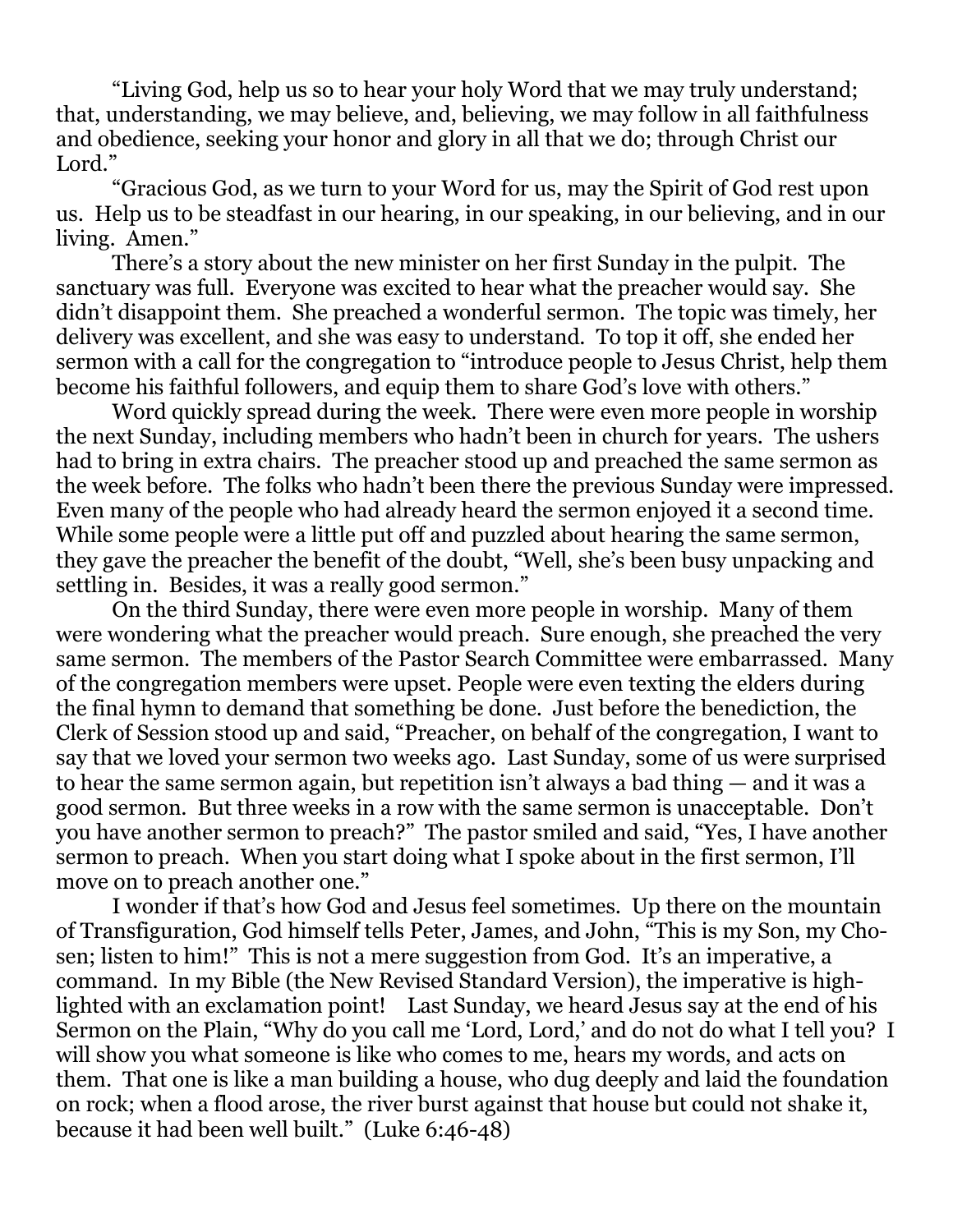The heavenly voice on the mountain of Transfiguration could just as well have said, "This is my Son, the Chosen; obey him!" Our English words "obedience, obey" are derived from the Latin word *oboedire*, which means "pay attention to, give ear to." That gives new meaning to Jesus telling his disciples and others who hear him, "Let anyone with ears listen!" (cf. Matthew 11:15; 13:9, 16, 43)

Today's gospel story about Jesus, Moses, Elijah, Peter, James, and John up on the mountain of Transfiguration is a strange, other-worldly story. It sounds a lot like the stories about Moses and Elijah meeting God on the mountains. We might be tempted to stay up on the mountain, surrounded by the glory and the light of Jesus' transfiguration. That seems to be what Peter was suggesting (even if, as Luke tells us, he didn't know what he was saying). Who wouldn't want to stay up on the mountain and bask in the glory of God?

The lectionary gospel reading for this Transfiguration Sunday is Luke 9:28-36, which is the story of Jesus and the disciples on the mountain. On my planning calendar, the lectionary reading also includes verses 37-43 in parentheses — the story about Jesus healing a boy with a demon. I chose to extend the reading through verse 45, and I'm glad I did once I realized the importance in these stories of "listening to Jesus."

Up on the mountain, the heavenly voice commands the disciples, "This is my Son, my Chosen; listen to him!" But Jesus doesn't let Peter, James, and John stay up on the mountain. The next day they came down the mountain, right into the midst of the chaos of a great crowd. Suddenly, the encounter becomes very personal and anguished. A desperate father with an only son begs Jesus to heal his boy. He tells Jesus, "I begged your disciples to cast it out, but they could not." But Jesus was able to cast it out. Luke tells us, "Jesus rebuked the unclean spirit, healed the boy, and gave him back to his father." Apparently the unclean spirit listened to Jesus and obeyed him! The contrast with the disciples is unmistakable.

As the crowd was buzzing about what they had just seen Jesus do, Jesus told his disciples, "Let these words sink into your ears . . ." In other words, "Listen up, guys! Let anyone who has ears listen." Then Jesus told them, "The Son of Man is going to be betrayed into human hands." And the disciples didn't/couldn't understand what Jesus was saying.

So, what about us? Do we come to worship to listen to Jesus? Do we take to heart what we hear from God's Word? Are we willing to translate our hearing into doing? After all, as the letter of James tells us, "But be doers of the word, and not merely hearers who deceive themselves. For if any are hearers of the word and not doers, they are like those who look at themselves in a mirror; for they look at themselves and, on going away, immediately forget what they were like. But those who look into the perfect law, the law of liberty, and persevere, being not hearers who forget but doers who act — they will be blessed in their doing." (James 1:22-25)

When I stand up to read God's Word before I preach, I try to remember each week to invite you to "Listen *for* God's Word." Not "Listen *to* God's Word" but "Listen *for* God's Word." There's a difference. We can listen *to* God's Word and it can go in